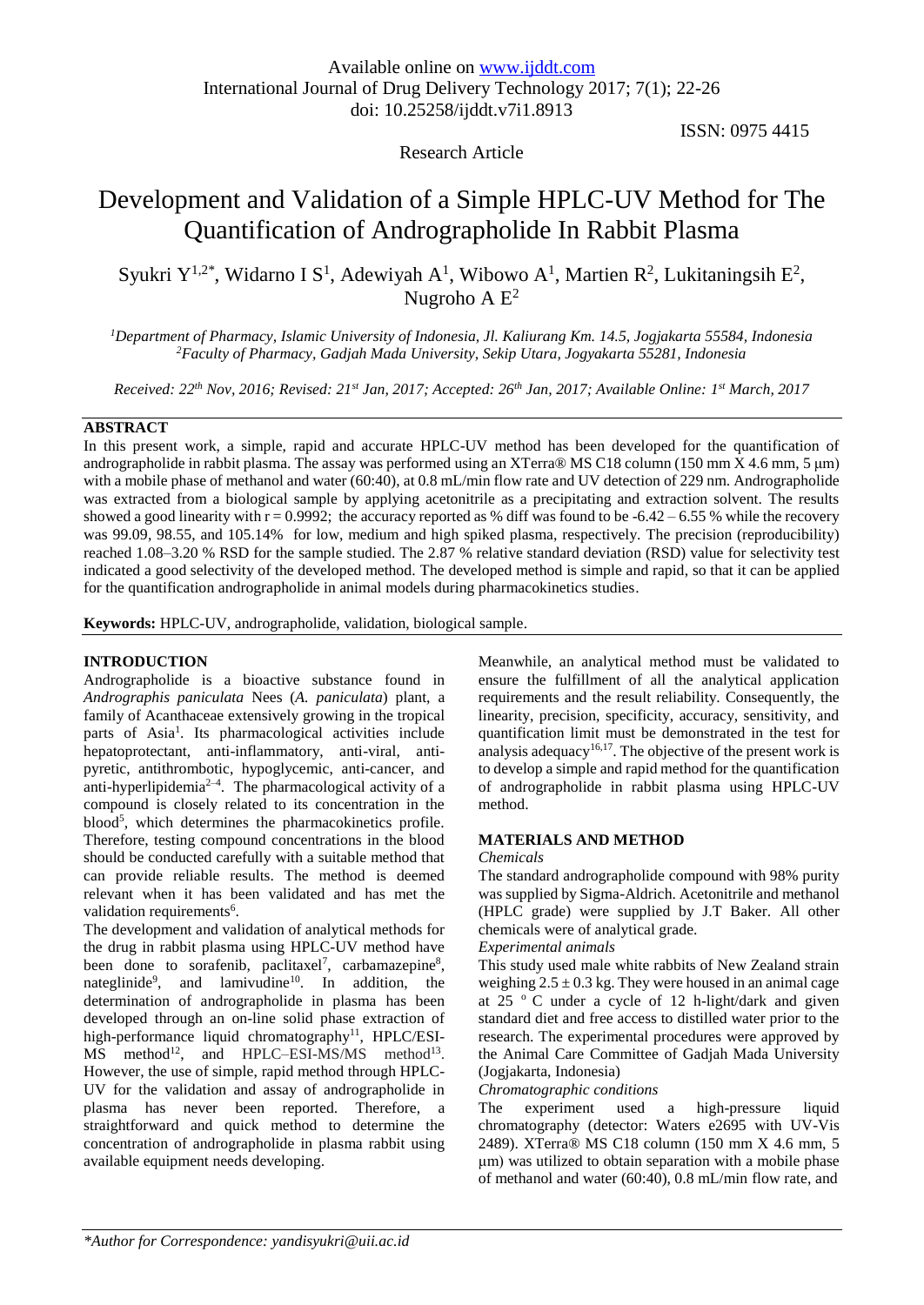

Figure 1: Chromatograms of andrographolide in rabbit plasma (A), andrographolide standard and (C) plasma blank with 40:60 water and methanol as mobile phase.



Figure 2: Calibration curve of andrographolide in rabbit plasma.

| Table 1: System suitability.        |                                         |                        |  |  |  |
|-------------------------------------|-----------------------------------------|------------------------|--|--|--|
| Parameters                          | Value                                   | Acceptance             |  |  |  |
|                                     |                                         | criteria <sup>16</sup> |  |  |  |
| Resolution (Rs)                     | $2.003 \pm 0.003$                       | >2                     |  |  |  |
| USP Tailing Factor $1.20 \pm 0.001$ |                                         | $<$ 2                  |  |  |  |
| (T)                                 |                                         |                        |  |  |  |
| USP.                                | Plate Count $2681.803 \pm 20.882$ >2000 |                        |  |  |  |
|                                     |                                         |                        |  |  |  |

229 nm UV detection. The Empower Program (Waters) was employed in the data analysis.

#### *Preparation of standard solutions*

To prepare 5 µg/mL concentration of standard stock solution, the shaking and sonication were performed using the reference andrographolide in HPLC grade methanol. Afterward, the resulted stock solution was used in the preparation of several mixed standard solution at certain concentrations.

#### *System suitability*

The system suitability test was done to assure the chromatographic assay appropriacy by assessing the parameters, including the resolution, the tailing factor and,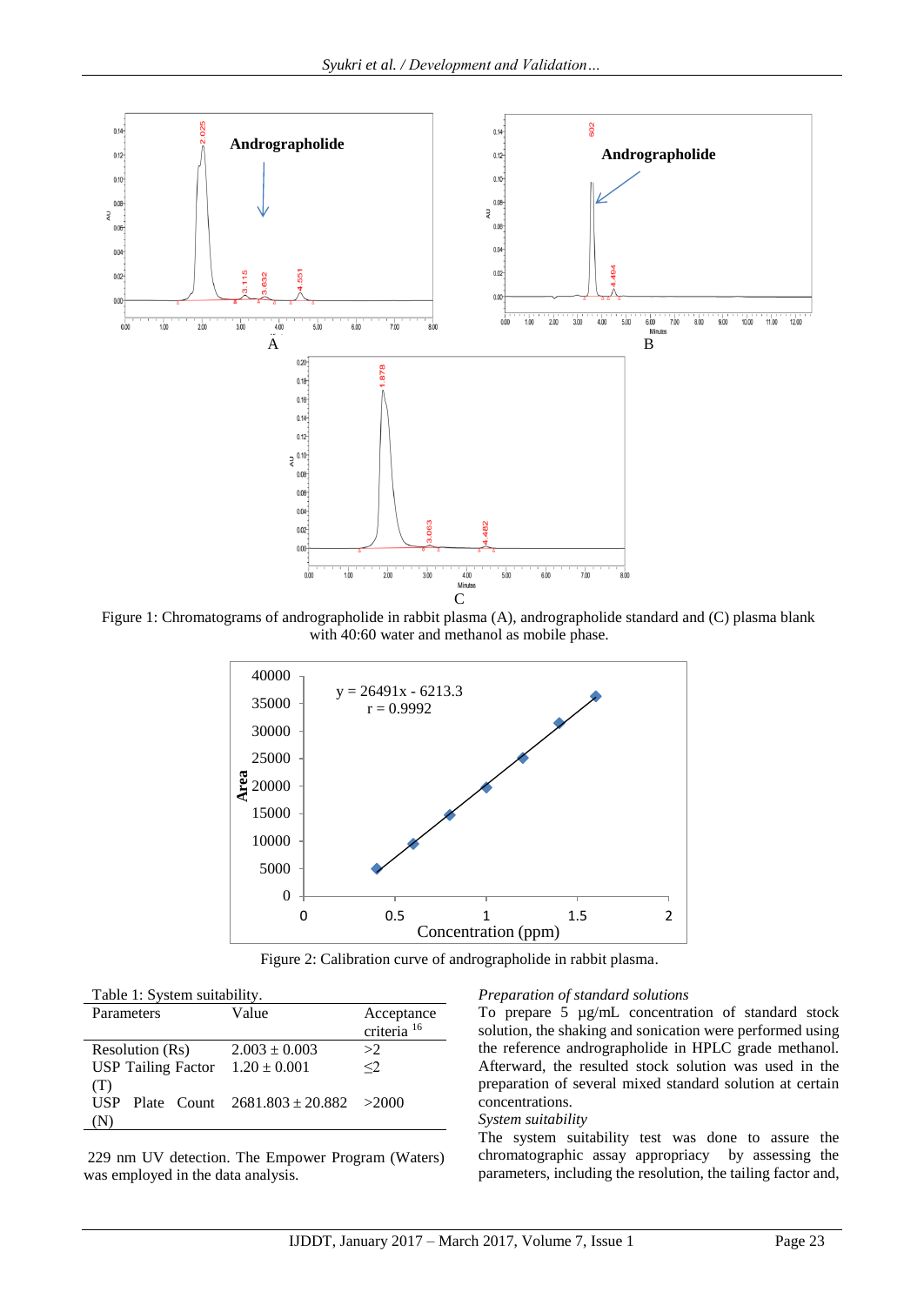| Table 2: Selectivity test of andrographolide in rabbit plasma. |
|----------------------------------------------------------------|
|----------------------------------------------------------------|

| Rabbit code | Area  | Concentration | Average | <b>SD</b> | <b>RSD</b> | %Diff   |
|-------------|-------|---------------|---------|-----------|------------|---------|
|             |       | (ppm)         | (ppm)   |           | $(\%)$     | (% )    |
| A           | 36027 | 1.45          | 1.48    |           |            | 0.34    |
| B           | 36332 | 1.46          |         |           |            | $-0.38$ |
| C           | 37223 | 1.49          |         |           |            | $-2.48$ |
| D           | 38379 | 1.54          |         | 0.05      | 2.87       | $-5.21$ |
| Ε           | 37852 | 1.52          |         |           |            | $-3.96$ |
| F           | 35059 | 1.41          |         |           |            | $-2.63$ |

Table 3: Result of accuracy and recovery of andrographolide in rabbit.

| Concentration | Area  | obtained<br>Concentration<br>(ppm) | %Diff   | %Rec   | Average %Rec |
|---------------|-------|------------------------------------|---------|--------|--------------|
|               | 14254 | 0.78                               | 2.64    | 97.36  |              |
| $0.8$ ppm     | 15561 | 0.82                               | $-2.74$ | 102.74 | 99.09        |
|               | 14377 | 0.78                               | 2.84    | 97.16  |              |
|               | 23622 | 1.13                               | 6.15    | 93.85  |              |
| $1.2$ ppm     | 24171 | 1.15                               | 4.42    | 95.58  | 98.55        |
|               | 23175 | 1.11                               | 6.45    | 93.55  |              |
|               | 38810 | 1.70                               | $-6.22$ | 106.22 |              |
| $1.6$ ppm     | 37852 | 1.67                               | $-3.96$ | 103.96 | 105.13       |
|               | 38379 | 1.69                               | $-5.21$ | 10521  |              |

theoretical plates. The results obtained were then compared with the provision from the Center for Drug Evaluation and Research (CDER)<sup>16</sup>. The andrographolide solution in rabbit plasma was extracted with acetonitrile subsequently centrifuged at 6000 rpm for 25 minutes at a room temperature. The supernatant was put in a vial and then analyzed using HPLC with 20 µL injection volume and maximum wavelength of 229 nm.

## *Validation parameters*

The method was authenticated according to the ICH guideline for its linearity, precision, accuracy, and selectivity<sup>17</sup>. To calculate the slope, intercept, and correlation coefficient (r) for the calibration plot, a linear regression analysis was used. An evaluation was conducted based on the peak area.

## *Linearity, precision, accuracy and selectivity*

The stock standard solution (5 ppm) was diluted into a series of levels with 0.4, 0.6, 0.8, 1.0, 1.2, 1.4, and 1.6 ppm concentration respectively. Then, plasma was added until the final volume reached 250 μL, extracted, and analyzed using HPLC. The precision and accuracy were made with three replications at low (0.4ppm), medium (0.8ppm) and high (1.2 ppm) concentrations with a final volume of 250 μL, subsequently extracted and analyzed using HPLC. Meanwhile, the selectivity was conducted with six replications by 1.6 ppm concentration with 250 μL final volume, and plasma from six different rabbits was added, extracted, as well as analyzed using HPLC.

## **RESULTS AND DISCUSSION**

## *System suitability*

The analytical results from the developed method are valid only if the defined system suitability criteria are fulfilled. The result is presented in Fig. 1 and Table 1.

The chromatogram (Fig. 1) shows that the blank lacked a peak at the andrographolide retention time. This means the method of extraction and selection of mobile phase was proven selective for this analysis. In this investigation, the experimental results (Table 1) indicate that the chromatographic system was suitable for the intended analysis, and the results of system suitability test qualified for the provisions of CDER<sup>16</sup>.

*Linearity*

The result of linearity shown in fig 2. Linearity test produced a correlation value of 0.9992 with the regression equation  $y = 26,491x - 6,213.31$ ;  $y = \text{area under peak}$  $(mV.min); x = concentration of andrographolide standard$ (ppm). FDA has specified that the proper amount of linearity for bio validation is 0.998<sup>16</sup>. Therefore, the linearity value obtained in this test has been established. The regression results were then used as a reference in determining the selectivity, accuracy, recovery, and precision.

## *Selectivity*

The selectivity value is defined by the RSD and %Diff parameter. The selectivity test results of andrographolide in plasma are presented in Table 2. This test produced a good relative standard deviation (RSD) with value of 2.87 and %Diff value between -5.21 and 0.34%. The requirement to verify the selectivity is less than  $\pm 15\%$  RSD and %Diff (11). This value indicates that the HPLC plasma chromatograms were not significantly different from each other.

## *Accuracy and Recovery*

Accuracy test expresses the closeness to the real reading value, while recovery states the detector's response to the amount of analyte added and extracted in a biological sample. The value of accuracy is expressed by % Diff, and that of recovery is in % Rec. The value of measurement accuracy and retrieval is described in Table 3. The obtained values (% diff) ranged from -2.74% to 2.84, 4.42% to 6.45%, and -6.22% to -3.96% for low, medium, and high spike plasma, respectively. Meanwhile, the recovery test showed a range between 93.55% and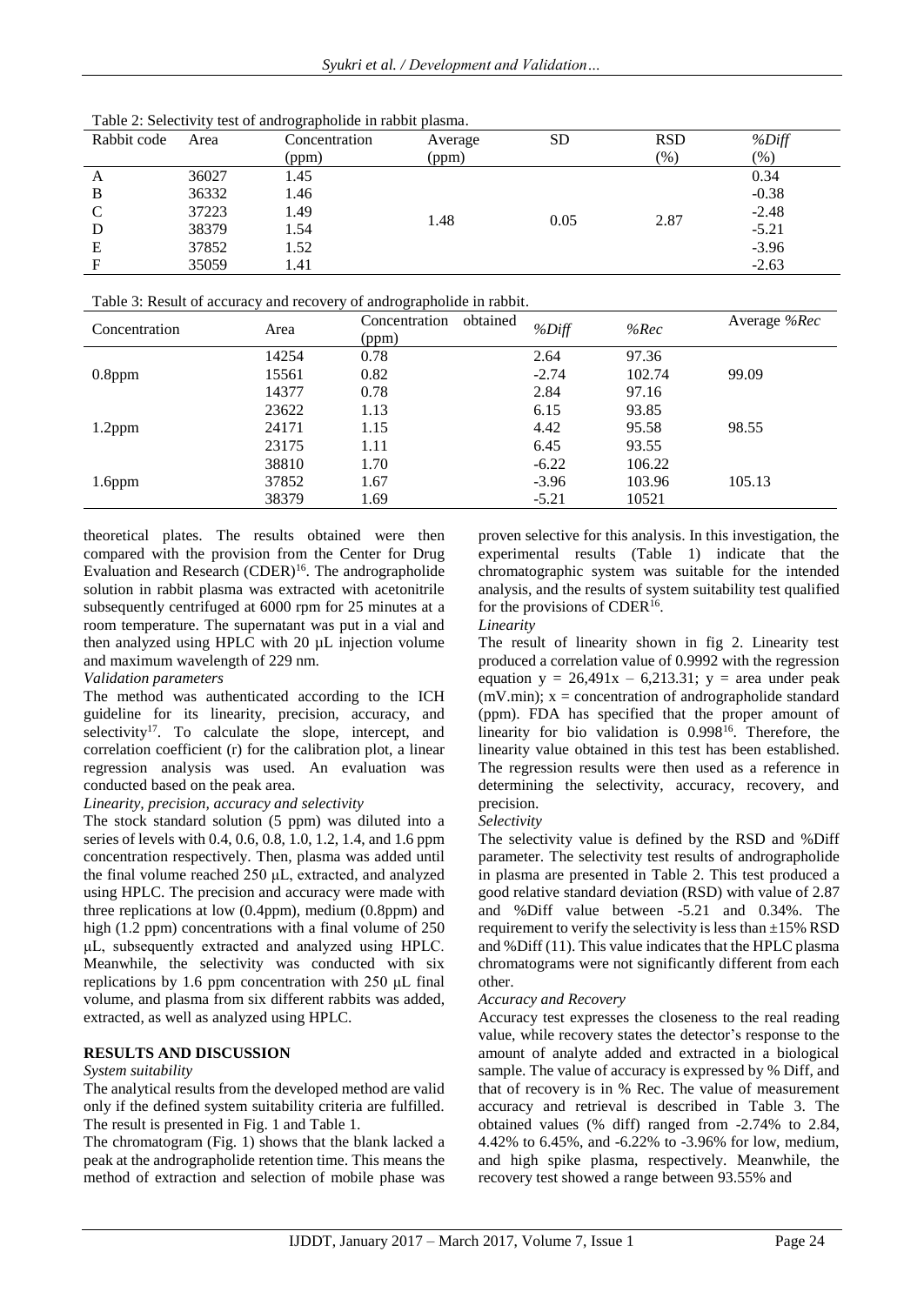| Concentration | Area  | Concentration<br>(ppm) | obtained | Average<br>(ppm) | <b>SD</b> | <b>RSD</b><br>$(\%)$ |
|---------------|-------|------------------------|----------|------------------|-----------|----------------------|
|               | 13254 | 0.78                   |          |                  |           |                      |
| $0.4$ ppm     | 15561 | 0.82                   | 0.79     |                  | 0.03      | 3.20                 |
|               | 14377 | 0.78                   |          |                  |           |                      |
|               | 23622 | 1.13                   |          |                  |           |                      |
| $0.8$ ppm     | 24171 | 1.15                   | 1.13     | 0.01             | 1.16      |                      |
|               | 23175 | 1.12                   |          |                  |           |                      |
| $1.2$ ppm     | 38810 | 1.70                   | 1.68     | 0.02             | 1.08      |                      |
|               | 37852 | 1.67                   |          |                  |           |                      |
|               | 38379 | 1.69                   |          |                  |           |                      |
|               |       |                        |          |                  |           |                      |

Table 4: The result of precision in rabbit plasma.

106.22%. This means the deviation value reached the actual levels of 6.45%, and the % recovery (% Rec) value was from 93.55% to106.22%. The requirement for accuracy test is maximum 15% for % Diff and 80-120% for % Rec; therefore, the above results indicate that the accuracy has met the requirements.

*Precision*

The precision test is determined by the RSD value. Presented in Table 4, the precision value at the low concentration was less than 20%. It indicates that the data complied with the requirements of the FDA, and the precision value at medium and high concentrations has also fulfilled the FDA requirement because the level was less than  $15\%$ <sup>16</sup>. All of the precision data were deemed proper to determine the andrographolide in rabbit plasma.

# **CONCLUSION**

The HPLC method developed in this article is simple, rapid, and accurate. The simplicity of technique and the high sensitivity make this technique particularly attractive for the quantification of andrographolide in rabbit plasma. The data resulted in  $r = 0.9992$  of linearity,  $RSD = 2.87\%$ of selectivity,  $6.45\%$  of %diff,  $-6.42 - 6.55\%$  of accuracy, 93.55 – 106.22 % of recovery, and RSD = 3.20 % of precision.

## **ACKNOWLEGEMENT**

The authors are grateful to the Directorate of Research and Community Service and the Pharmaceutical Laboratory at the Department of Pharmacy in Islamic University of Indonesia for providing the facilities to complete the work.

# **REFERENCES**

- 1. Chen L, Yu A, Zhuang X, Zhang K, Wang X, Ding L, et al. Determination of andrographolide and dehydroandrographolide in rabbit plasma by on-line solid phase extraction of high-performance liquid chromatography. Talanta. 2007 Nov 15;74(1):146– 52.
- 2. Niranjan A, Tewari SK, Lehri A, others. Biological activities of Kalmegh (Andrographis paniculata Nees) and its active principles-A review. Indian J Nat Prod Resour. 2010;1(2):125–135.
- 3. Zhang C, Gui L, Xu Y, Wu T, Liu D. Preventive effects of andrographolide on the development of diabetes in autoimmune diabetic NOD mice by

inducing immune tolerance. Int Immunopharmacol. 2013 Aug;16(4):451–6.

- 4. Nugroho A, Warditiani N, Pramono S, Andrie M, Siswanto E, Lukitaningsih E. Antidiabetic and antihiperlipidemic effect of Andrographis paniculata (Burm. f.) Nees and andrographolide in high-fructosefat-fed rats. Indian J Pharmacol. 2012;44(3):377.
- 5. Wang J, Yang W, Wang G, Tang P, Sai Y. Determination of six components of Andrographis paniculata extract and one major metabolite of andrographolide in rat plasma by liquid chromatography-tandem mass spectrometry. J Chromatogr B Analyt Technol Biomed Life Sci. 2014 Mar 1;951–952:78–88.
- 6. V Sonawane L. Bioanalytical Method Validation and Its Pharmaceutical Application- A Review. Pharm Anal Acta [Internet]. 2014 [cited 2016 Oct 7];05(03). Available from: http://www.omicsonline.org/openaccess/bioanalytical-method-validation-and-itspharmaceutical-application-a-review-2153- 2435.1000288.php?aid=25188.
- 7. Khan I, Iqbal Z, Khan A, Hassan M, Nasir F, Raza A, et al. A simple, rapid and sensitive RP-HPLC-UV method for the simultaneous determination of sorafenib & amp; paclitaxel in plasma and pharmaceutical dosage forms: Application to pharmacokinetic study. J Chromatogr B. 2016 Oct;1033–1034:261–70.
- 8. Mowafy HA, Alanazi FK, El Maghraby GM. Development and validation of an HPLC–UV method for the quantification of carbamazepine in rabbit plasma. Saudi Pharm J. 2012 Jan;20(1):29–34.
- 9. Pani NR, Nath L, Singh AV, Mahapatra SK. Development and validation of analytical method for the estimation of nateglinide in rabbit plasma. J Pharm Anal. 2012 Dec;2(6):492–8.
- 10. Vikram Singh A, Nath LK, Pani NR. Development and validation of analytical method for the estimation of lamivudine in rabbit plasma. J Pharm Anal. 2011 Nov;1(4):251–7.
- 11. Chen L, Yu A, Zhuang X, Zhang K, Wang X, Ding L, et al. Determination of andrographolide and dehydroandrographolide in rabbit plasma by on-line solid phase extraction of high-performance liquid chromatography. Talanta. 2007 Nov 15;74(1):146– 52.